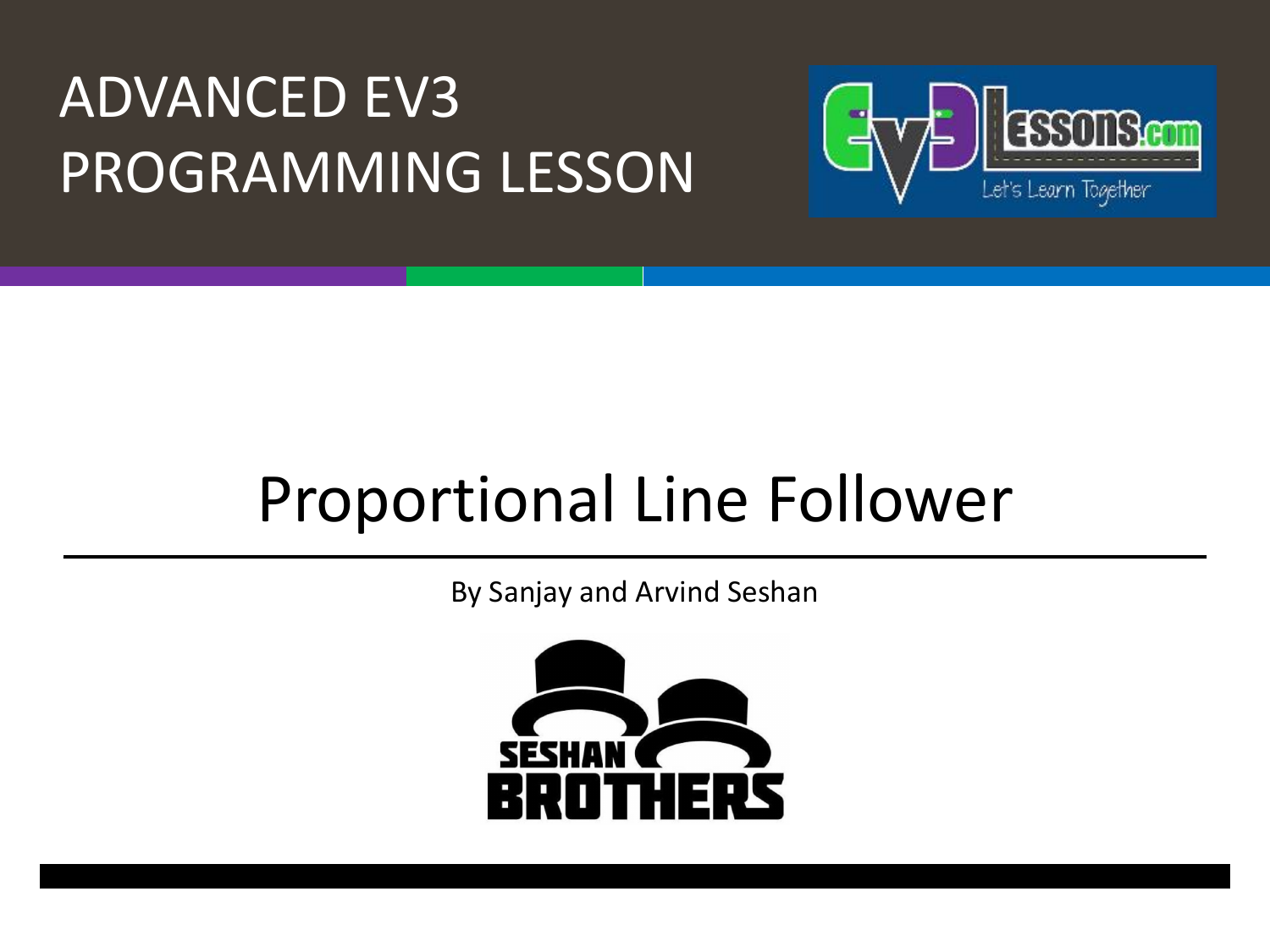## Lesson Objectives

**7** Learn to create a proportional line follower

ì Prerequisites: Basic Line Follower, Color Line Follower, Color Sensor Calibration, Proportional Control, Math Blocks, Data **Wires**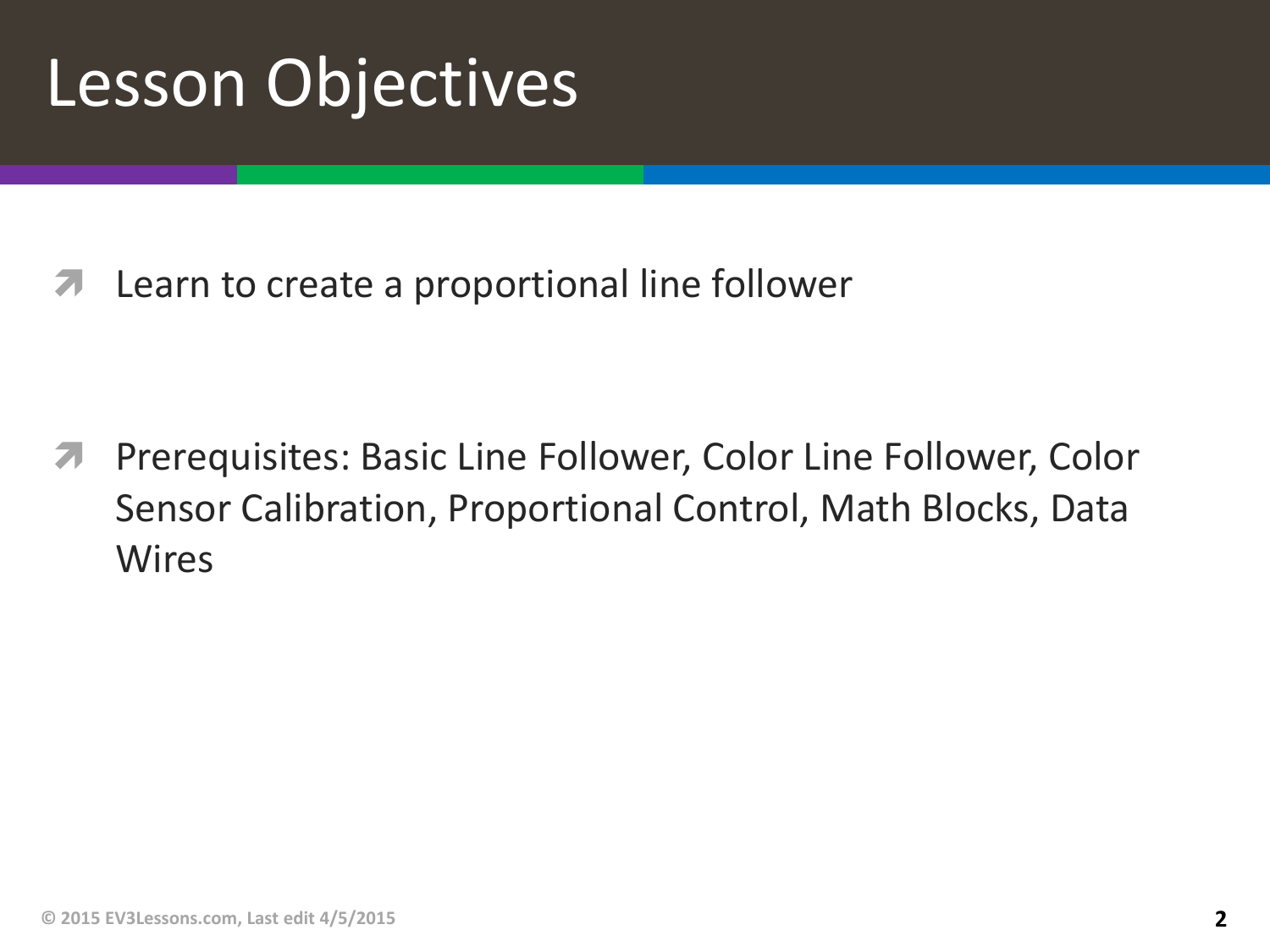# How Far Is the Robot From The Line?

- **7** Reflected light sensor readings show how "dark" the measured area is on average
- **7** Calibrated readings should range from 100 (on just white) to 0 (on just black)

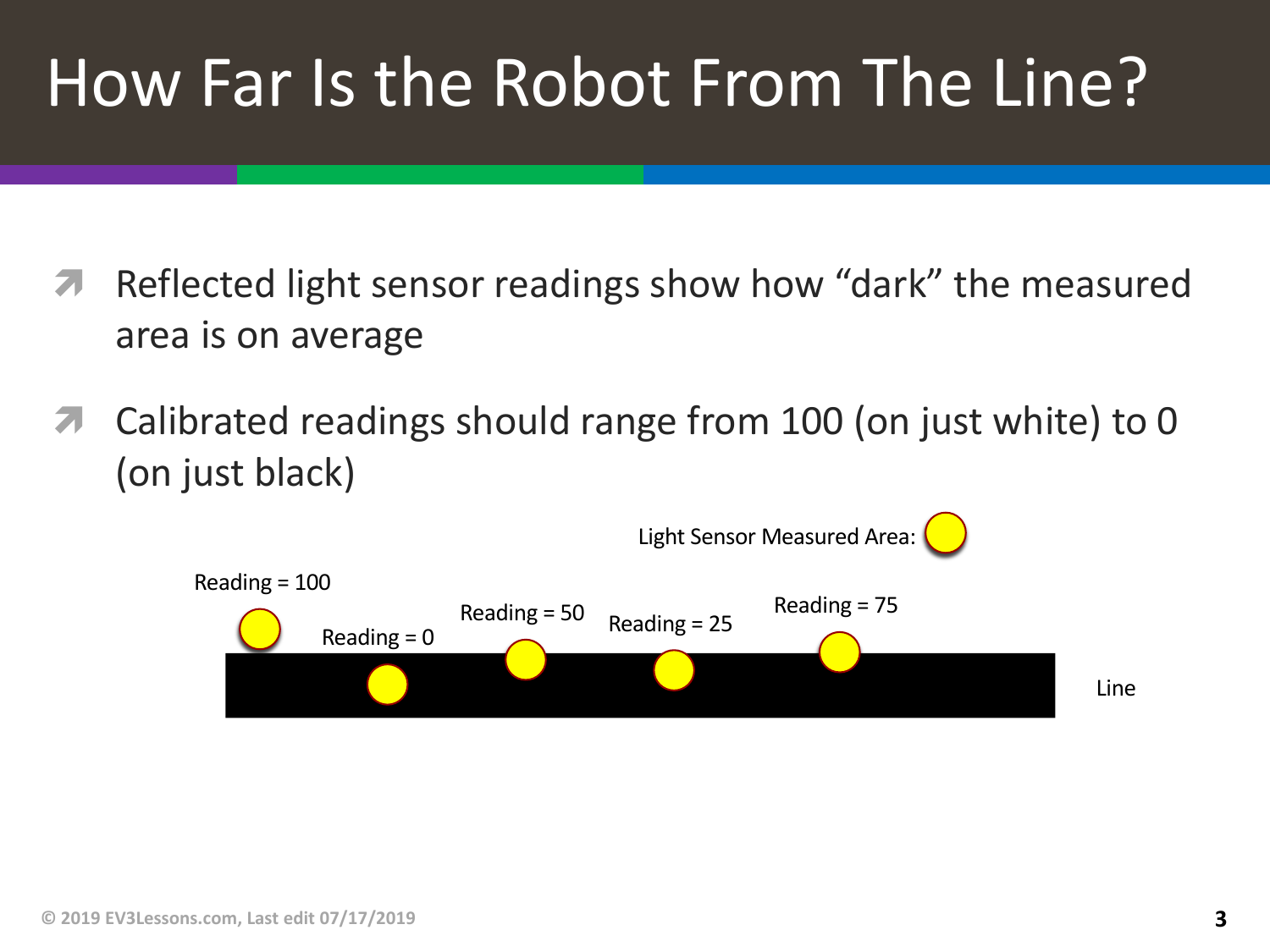# Line Following

- $\blacksquare$  **Computing an error**  $\rightarrow$  how far is the robot from a target
	- $\lambda$  Robots follow the edge of line  $\rightarrow$  target should be a sensor reading of 50
	- **7** Error should indicate how far the sensor's value is from a reading of 50
- $\lambda$  **Making a correction**  $\rightarrow$  make the robot take an action that is proportional to the error. You must multiply the error by a scaling factor to determine the correction.
	- $\lambda$  To follow a line a robot must turn towards the edge of the line
	- $\lambda$  The robot must turn more sharply if it is far from a line
	- **7** How do you do this: You must adjust steering input on move block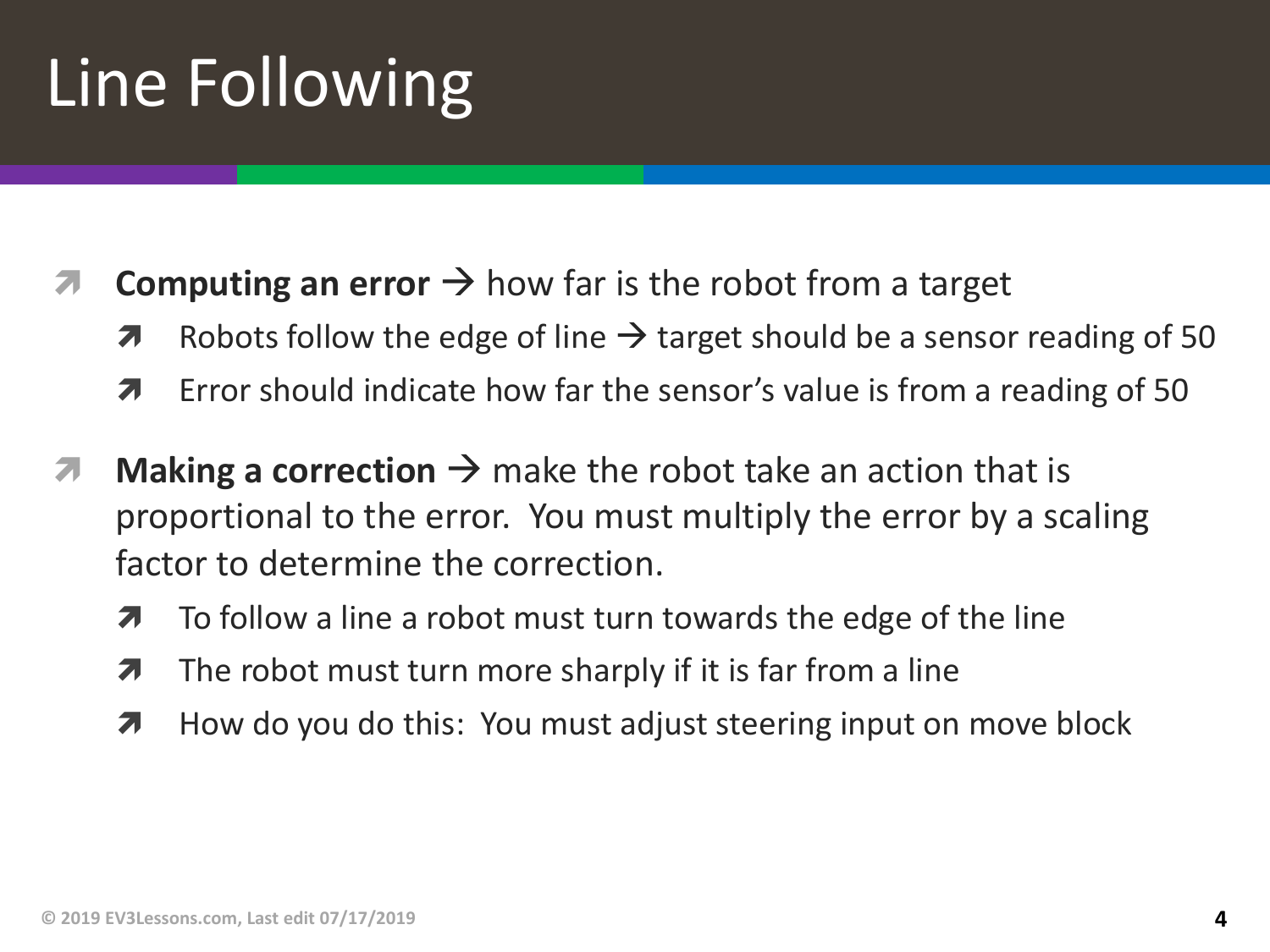### How do you make a Proportional Line Follower?

Pseudocode:

- 1. Reset the Rotation sensor (Only required for line following for a total distance)
- 2. Compute the error = Distance from line = (Light sensor reading Target Reading)
- 3. Scale the error to determine a correction amount. Adjust your scaling factor to make you robot follow the line more smoothly.
- 4. Use the Correction value (computed in Step 3) to adjust the robot's turn towards the line.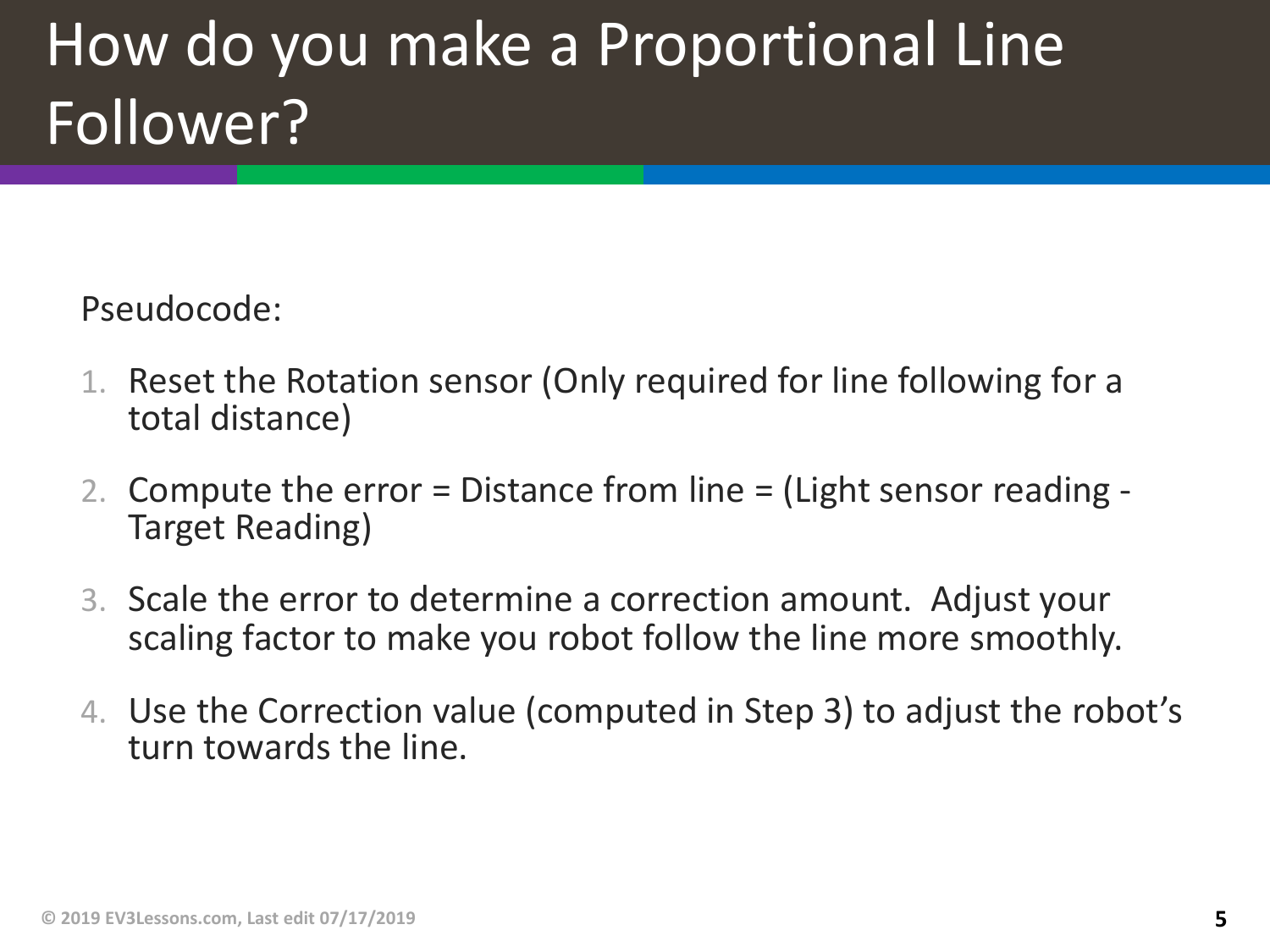# Challenge

| <b>Compute Error</b>                                                                                    |                              |
|---------------------------------------------------------------------------------------------------------|------------------------------|
| Distance from line =<br>(Light sensor reading - Target Reading)                                         | 50<br>$\Box \Delta$<br>error |
| <b>Compute/Apply Correction</b>                                                                         | $B + C$                      |
| Scale the error to determine a correction<br>amount.<br>Use this to adjust steering input on move block | 0.7<br>25<br>error           |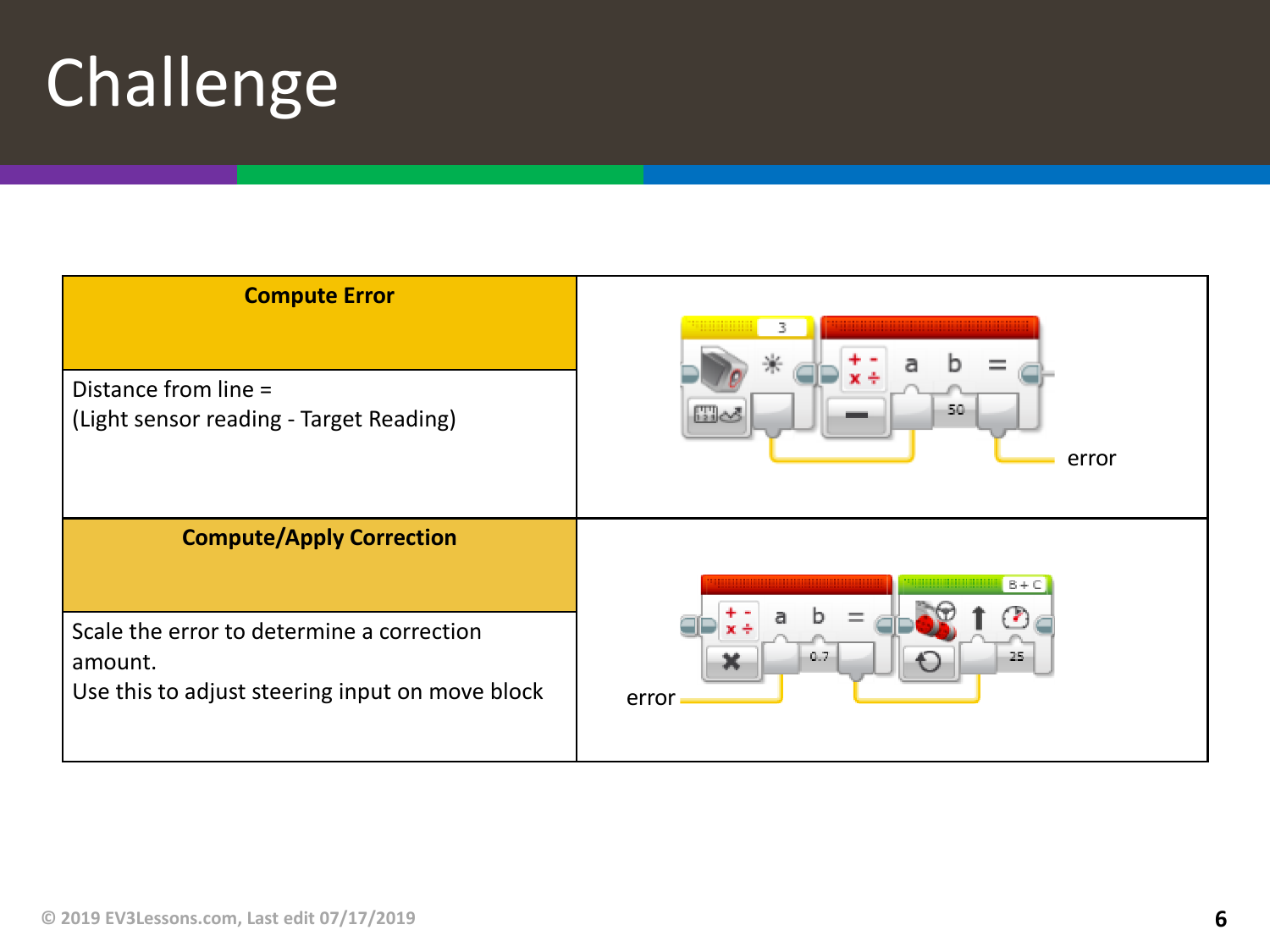## Proportional Line Follower

Note: This program uses the color sensor in reflected light mode. You will need to calibrate your color sensor. If you do not know how to calibrate, please refer to our Calibration lesson.



Part 1: Compute the Error Our goal is to stay at the edge of the line (light sensor = 50) Reset the rotation sensor

Part 2: Apply the correction The error in part 1 is multiplied by a Constant of Proportionality (0.7). This will be different for each robot/application. See slides 9-11 to learn how to tune this number.

This line follower ends after 1000 degrees. Change this to suit your needs.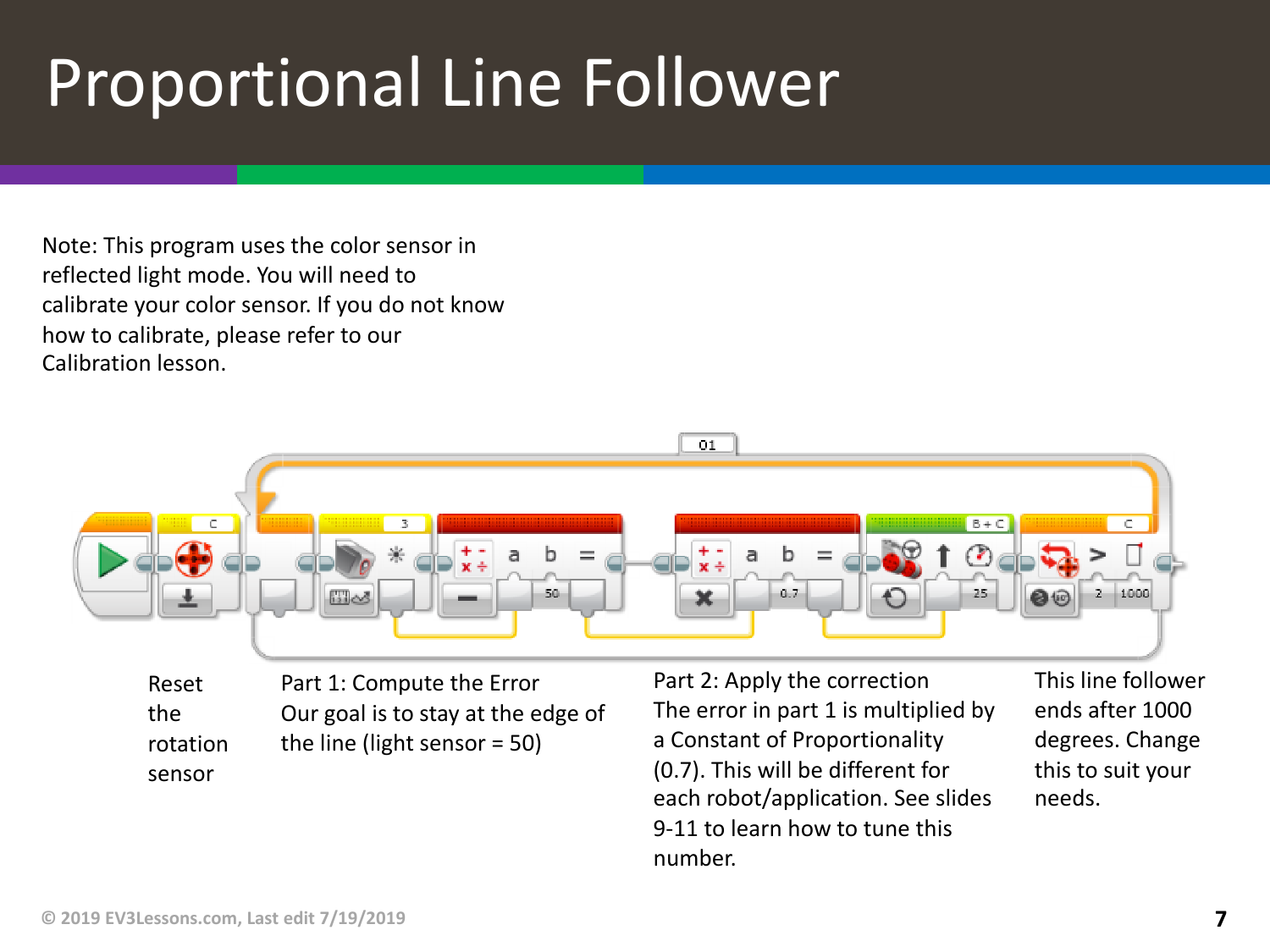# Key Step: Tuning the Constant

- $\lambda$  Note, the 0.7 constant in the previous slide is specific to our robot you need to tune this value for yourself
- $\pi$  This constant is called the Proportional Constant, or Constant of Proportionality

- $\lambda$  The most common way to tune your constant is trial and error.
- $\pi$  This can take time. Here are some tips:
	- $\lambda$  Start with your constant as 1.0 adjust by  $\pm$ 0.5 initially
	- $\lambda$  Adjust to a point where the controller is pretty smooth
	- $\lambda$  Adjust  $\pm 0.1$  for fine tuning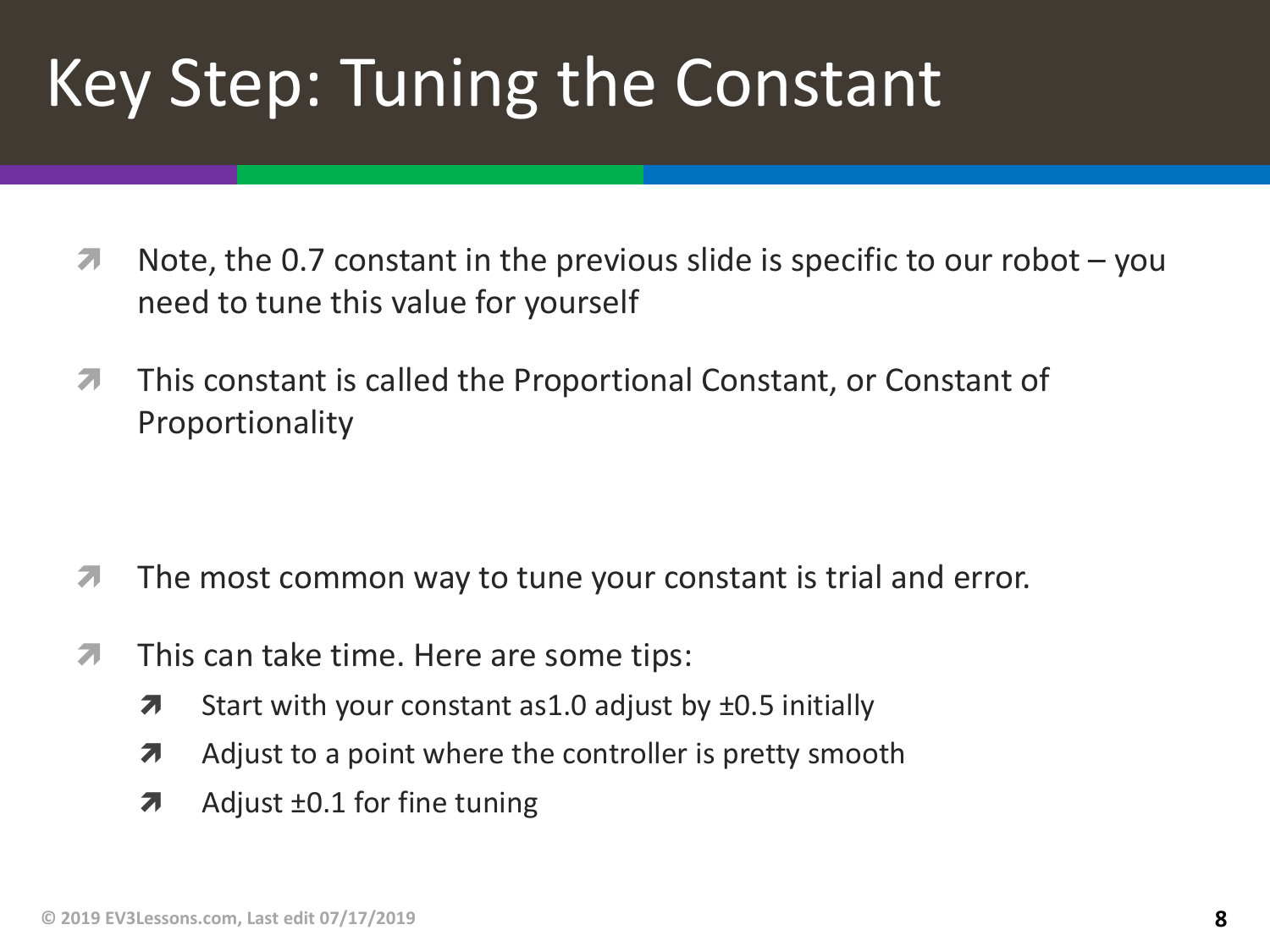# Proportional Control (0.6 Constant)

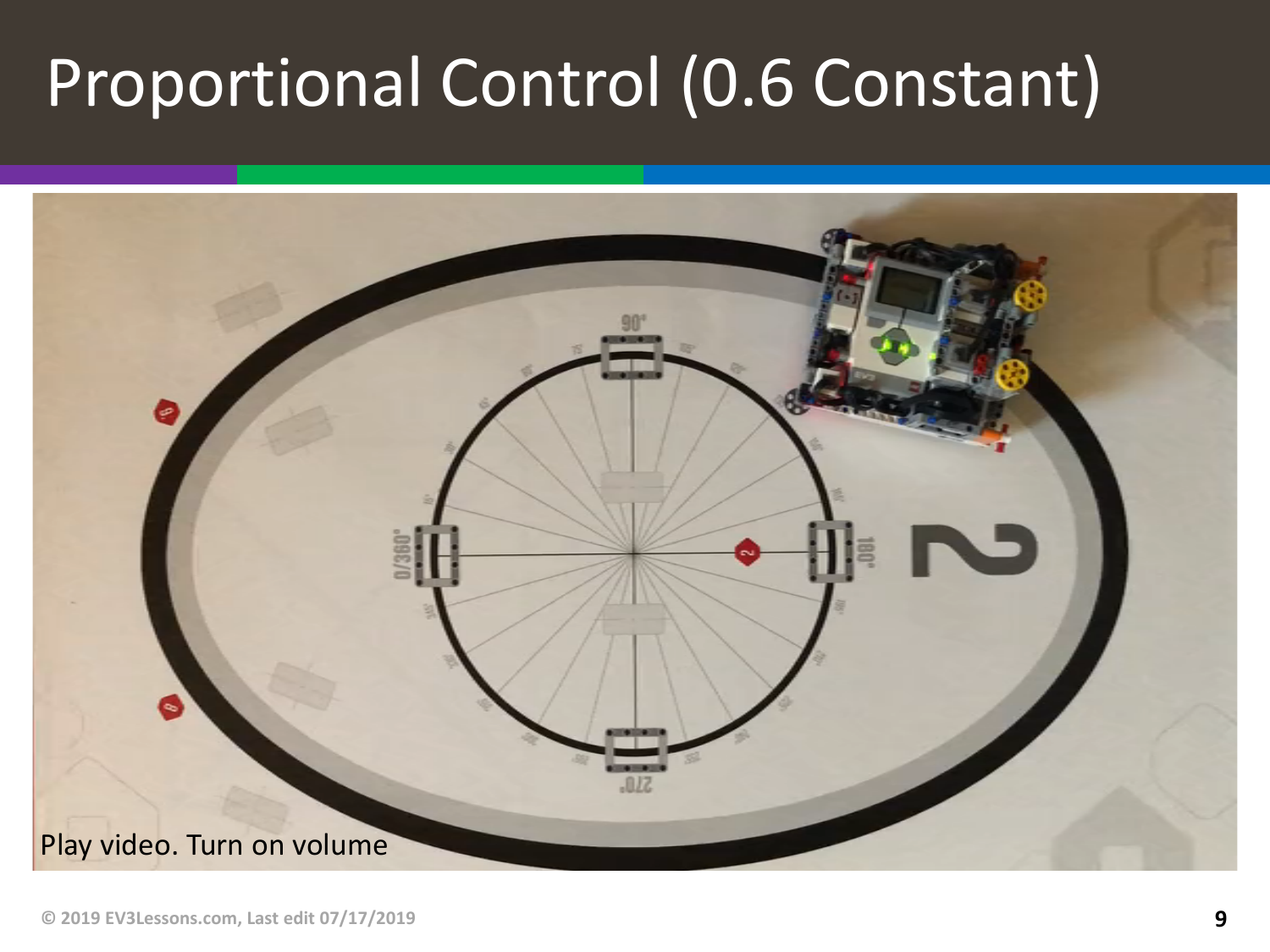# Proportional Control (0.8 Constant)